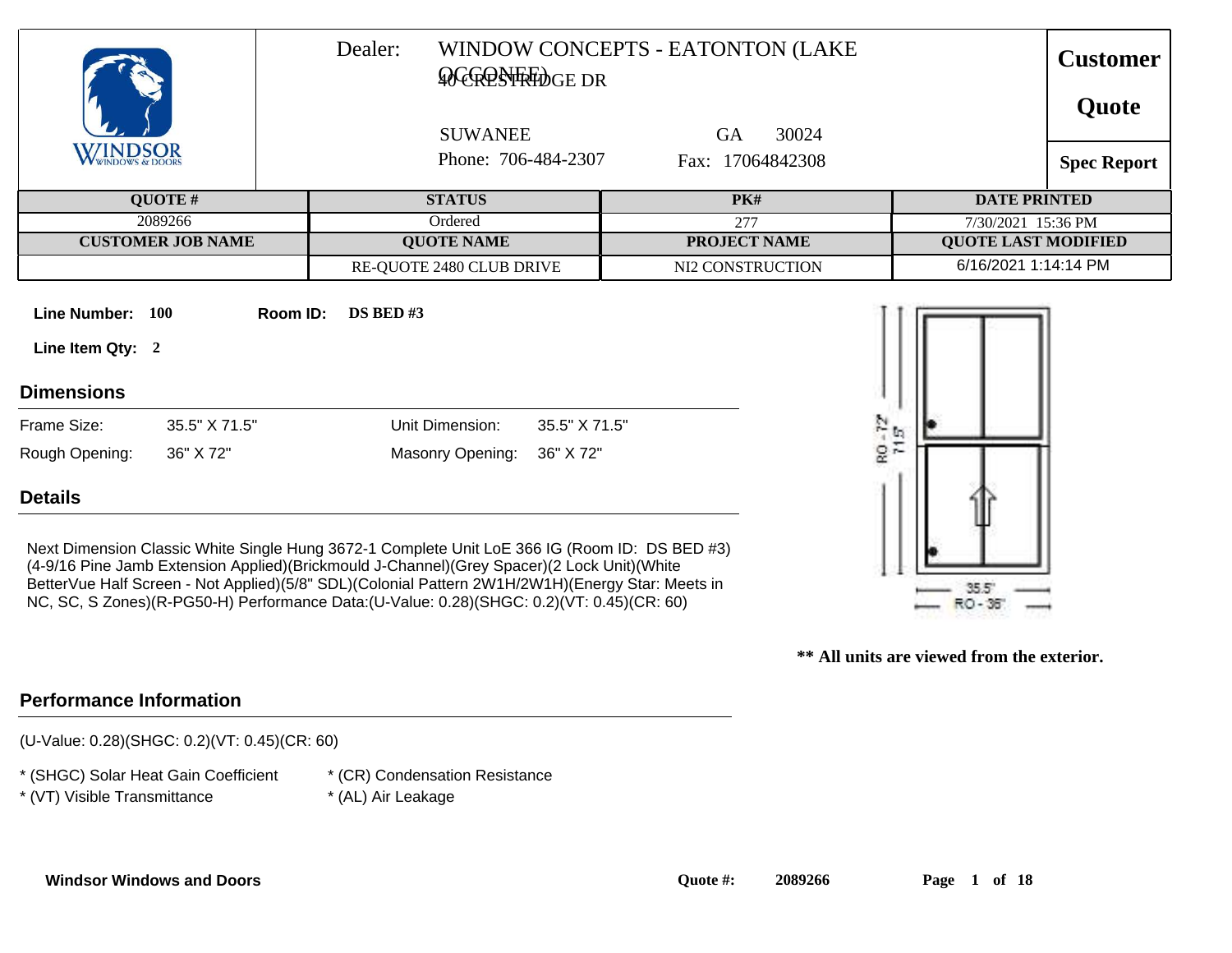**200 Line Number: Room ID: Room ID:** DS BED #3

**1 Line Item Qty:**

# **Dimensions**

72" X 72" 71.5" X 71.5" Frame Size: Rough Opening:

Unit Dimension: Masonry Opening: 72" X 72" 71.5" X 71.5"

# **Details**

(A1) NSH 2472 - (A2) NSH 2472 - (A3) NSH 2472 - Standard Mulls

(A1)-Next Dimension Classic White Single Hung 2472 Complete Unit LoE 366 IG (Room ID: DS BED #3)(4-9/16 Pine Jamb Extension Applied)(Brickmould J-Channel)(Grey Spacer)(1 Lock Unit)(White BetterVue Half Screen - Not Applied)(5/8" SDL)(Colonial Pattern 2W1H/2W1H)(Energy Star: Meets in NC, SC, S Zones)(R-PG50-H) Performance Data:(U-Value: 0.28)(SHGC: 0.2)(VT: 0.45)(CR: 60)

(A2)-Next Dimension Classic White Single Hung 2472 Complete Unit LoE 366 IG (Room ID: DS BED #3)(4-9/16 Pine Jamb Extension Applied)(Brickmould J-Channel)(Grey Spacer)(1 Lock Unit)(White BetterVue Half Screen - Not Applied)(5/8" SDL)(Colonial Pattern 2W1H/2W1H)(Energy Star: Meets in NC, SC, S Zones)(R-PG50-H) Performance Data:(U-Value: 0.28)(SHGC: 0.2)(VT: 0.45)(CR: 60)

(A3)-Next Dimension Classic White Single Hung 2472 Complete Unit LoE 366 IG (Room ID: DS BED #3)(4-9/16 Pine Jamb Extension Applied)(Brickmould J-Channel)(Grey Spacer)(1 Lock Unit)(White BetterVue Half Screen - Not Applied)(5/8" SDL)(Colonial Pattern 2W1H/2W1H)(Energy Star: Meets in NC, SC, S Zones)(R-PG50-H) Performance Data:(U-Value: 0.28)(SHGC: 0.2)(VT: 0.45)(CR: 60)

# **Performance Information**

(U-Value: 0.28)(SHGC: 0.2)(VT: 0.45)(CR: 60)

\* (SHGC) Solar Heat Gain Coefficient

- \* (VT) Visible Transmittance \* (AL) Air Leakage
- \* (CR) Condensation Resistance
- 

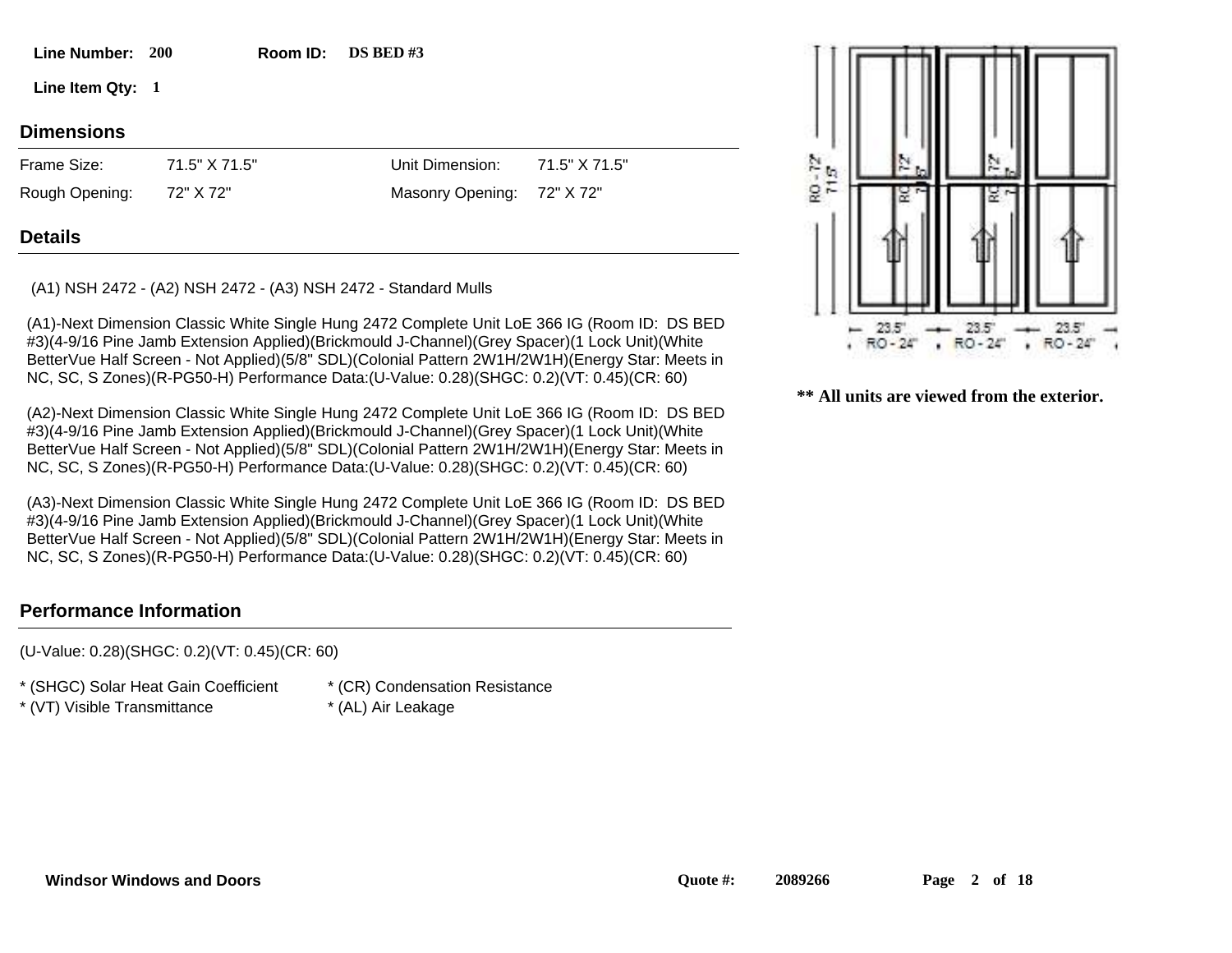| <b>Line Number:</b> | <b>300</b>        | Room ID: | <b>DS FAMILY ROOM</b> |                   |               |  |
|---------------------|-------------------|----------|-----------------------|-------------------|---------------|--|
| Line Item Qty: 1    |                   |          |                       |                   |               |  |
| <b>Dimensions</b>   |                   |          |                       |                   |               |  |
| Frame Size:         | 141.4375" X 95.5" |          | Unit Dimension:       | 141.4375" X 95.5" | Тb.<br>œ<br>肋 |  |
| Rough Opening:      | 141 15/16" X 96"  |          | Masonry Opening:      | 141 15/16" X 96"  | 据<br>웊        |  |
|                     |                   |          |                       |                   |               |  |

**Details**

Next Dimension Classic White Four Panel Sliding Patio Door 120Q80 Complete Unit OXOO LoE 366 IG (Room ID: DS FAMILY ROOM)(4-9/16 Pine Jamb Extension Applied)(Grey Spacer)(Tempered Glass)(White Standard Handle Set with Keyed Lock)(White BetterVue Full Screen - Not Applied) (Energy Star: Meets all US Zones)(R-PG20-SD)



**\*\* All units are viewed from the exterior.**

# **Performance Information**

\* (SHGC) Solar Heat Gain Coefficient

- \* (CR) Condensation Resistance
- \* (VT) Visible Transmittance \* (AL) Air Leakage
-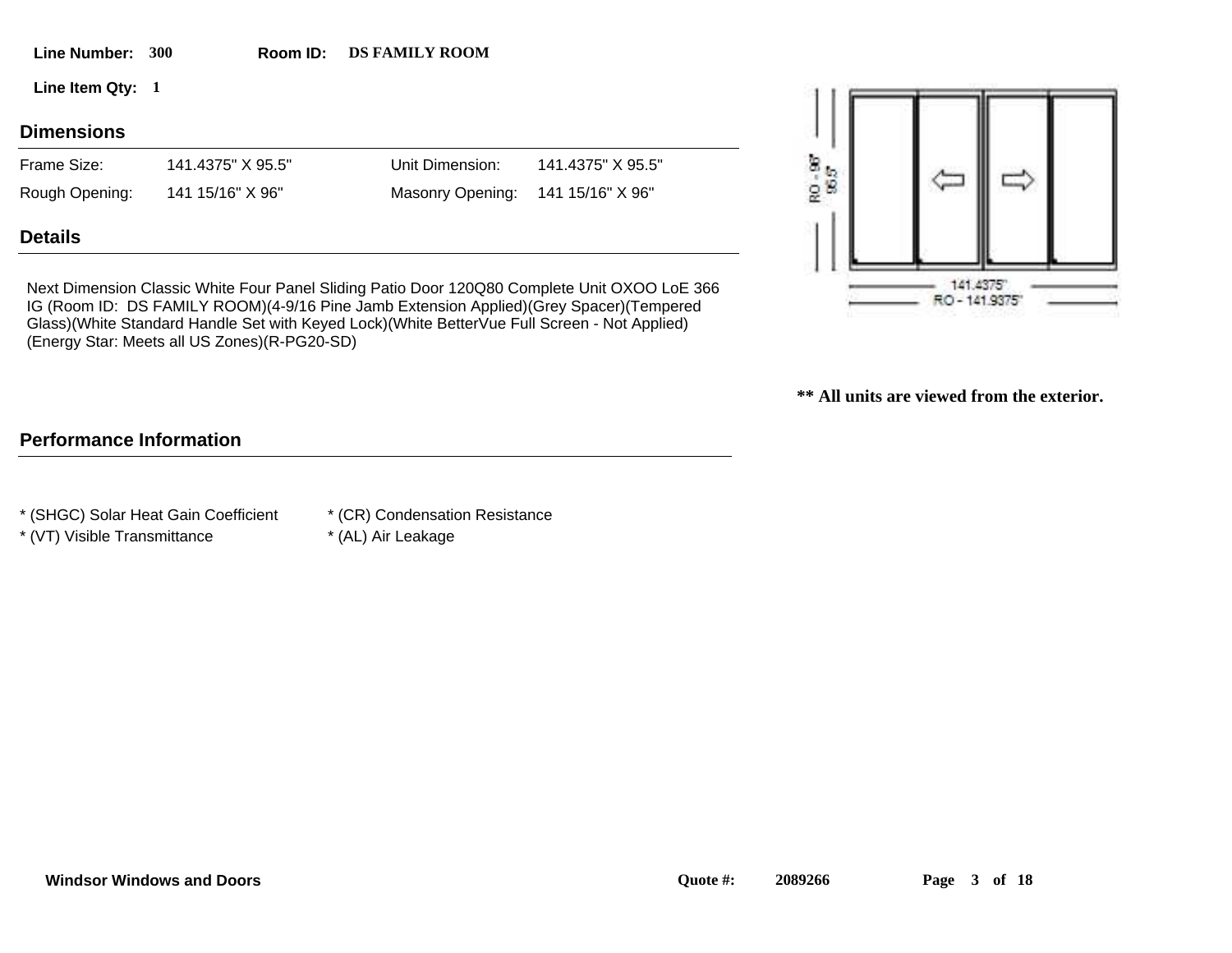| Line Number: 400  |               | Room ID: | <b>DS BED #4</b> |               |                             |  |
|-------------------|---------------|----------|------------------|---------------|-----------------------------|--|
| Line Item Qty: 2  |               |          |                  |               |                             |  |
| <b>Dimensions</b> |               |          |                  |               |                             |  |
| Frame Size:       | 35.5" X 71.5" |          | Unit Dimension:  | 35.5" X 71.5" | $\sum_{i=1}^N \mathbb{Q}_i$ |  |
| Rough Opening:    | 36" X 72"     |          | Masonry Opening: | 36" X 72"     | $\mathbb{R}^n$              |  |
| <b>Details</b>    |               |          |                  |               |                             |  |

Next Dimension Classic White Single Hung 3672-1 Complete Unit LoE 366 IG (Room ID: DS BED #4) (4-9/16 Pine Jamb Extension Applied)(Brickmould J-Channel)(Grey Spacer)(2 Lock Unit)(White BetterVue Half Screen - Not Applied)(5/8" SDL)(Colonial Pattern 2W1H/2W1H)(Energy Star: Meets in NC, SC, S Zones)(R-PG50-H) Performance Data:(U-Value: 0.28)(SHGC: 0.2)(VT: 0.45)(CR: 60)

 $35.5^\circ$ RO-38

**\*\* All units are viewed from the exterior.**

# **Performance Information**

(U-Value: 0.28)(SHGC: 0.2)(VT: 0.45)(CR: 60)

\* (SHGC) Solar Heat Gain Coefficient

\* (CR) Condensation Resistance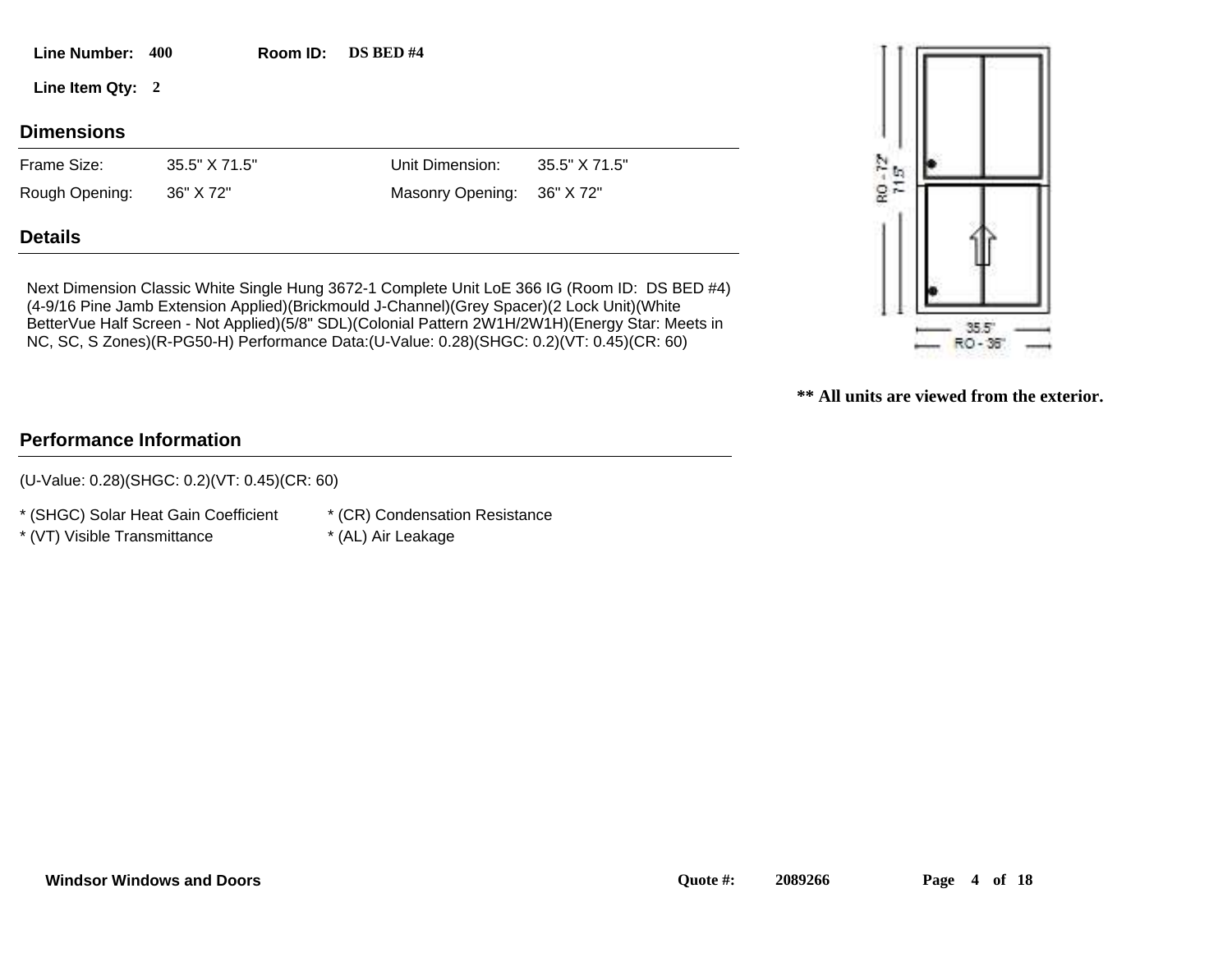# **500 Line Number: Room ID:**

**1 Line Item Qty:**

# **Dimensions**

72" X 72" 71.5" X 71.5" Frame Size: Rough Opening:

Masonry Opening: 72" X 72"

71.5" X 71.5"

Unit Dimension:

### **Details**

(A1) NSH 2472 - (A2) NSH 2472 - (A3) NSH 2472 - Standard Mulls

(A1)-Next Dimension Classic White Single Hung 2472 Complete Unit LoE 366 IG (Room ID: DS BED #4)(4-9/16 Pine Jamb Extension Applied)(Brickmould J-Channel)(Grey Spacer)(1 Lock Unit)(White BetterVue Half Screen - Not Applied)(5/8" SDL)(Colonial Pattern 2W1H/2W1H)(Energy Star: Meets in NC, SC, S Zones)(R-PG50-H) Performance Data:(U-Value: 0.28)(SHGC: 0.2)(VT: 0.45)(CR: 60)

**Room ID:** DS BED #4

(A2)-Next Dimension Classic White Single Hung 2472 Complete Unit LoE 366 IG (Room ID: DS BED #4)(4-9/16 Pine Jamb Extension Applied)(Brickmould J-Channel)(Grey Spacer)(1 Lock Unit)(White BetterVue Half Screen - Not Applied)(5/8" SDL)(Colonial Pattern 2W1H/2W1H)(Energy Star: Meets in NC, SC, S Zones)(R-PG50-H) Performance Data:(U-Value: 0.28)(SHGC: 0.2)(VT: 0.45)(CR: 60)

(A3)-Next Dimension Classic White Single Hung 2472 Complete Unit LoE 366 IG (Room ID: DS BED #4)(4-9/16 Pine Jamb Extension Applied)(Brickmould J-Channel)(Grey Spacer)(1 Lock Unit)(White BetterVue Half Screen - Not Applied)(5/8" SDL)(Colonial Pattern 2W1H/2W1H)(Energy Star: Meets in NC, SC, S Zones)(R-PG50-H) Performance Data:(U-Value: 0.28)(SHGC: 0.2)(VT: 0.45)(CR: 60)

### **Performance Information**

(U-Value: 0.28)(SHGC: 0.2)(VT: 0.45)(CR: 60)

\* (SHGC) Solar Heat Gain Coefficient

- \* (VT) Visible Transmittance \* (AL) Air Leakage
- \* (CR) Condensation Resistance
- 

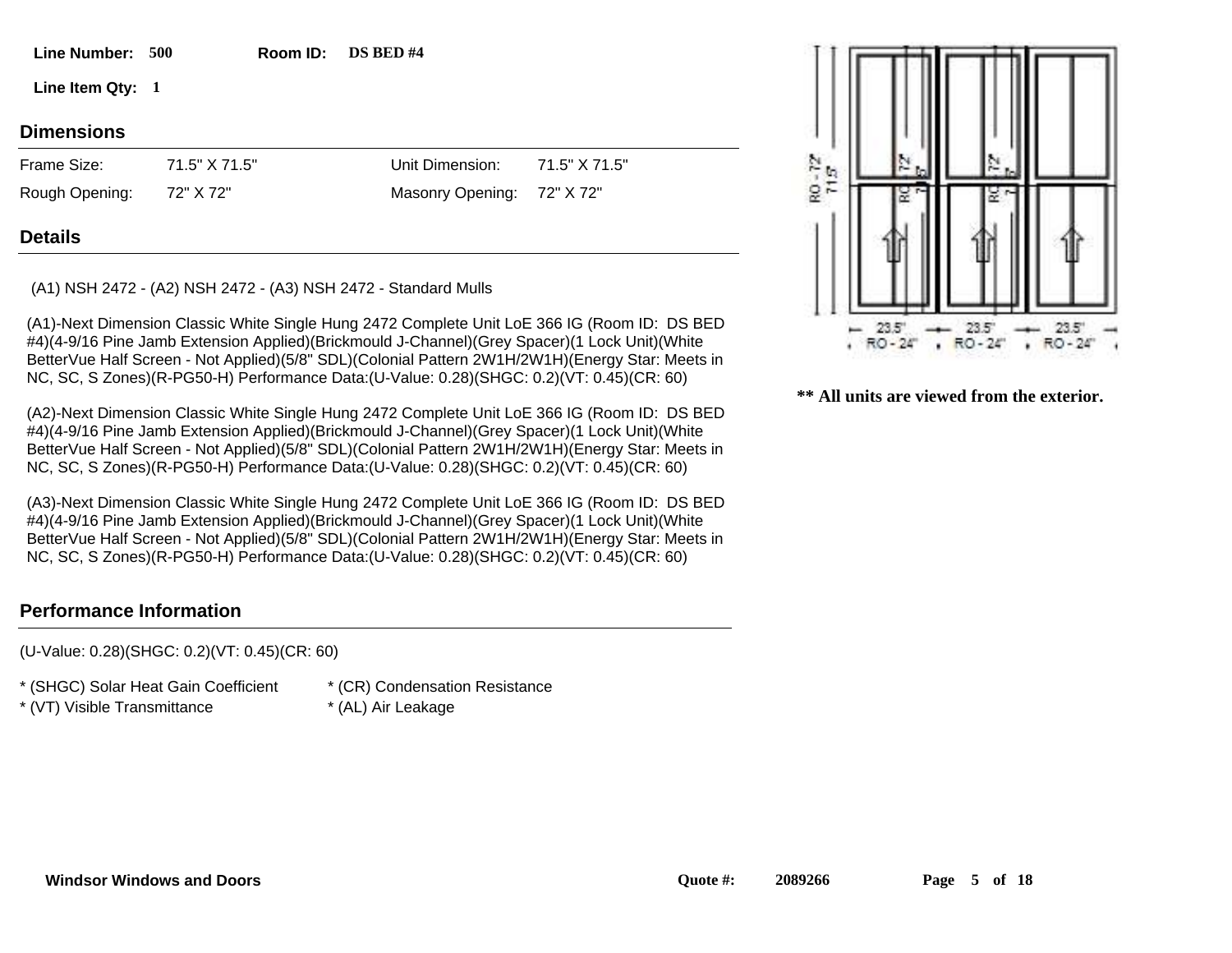|  |  | <b>Windsor Windows and Doors</b> |
|--|--|----------------------------------|
|--|--|----------------------------------|

#### **Line Number:** 600 Room ID:

**1 Line Item Qty:**

# **Dimensions**

72" X 72" 71.5" X 71.5" Frame Size: Rough Opening:

Masonry Opening: 72" X 72"

71.5" X 71.5"

Unit Dimension:

# **Details**

(A1) NSH 2472 - (A2) NSH 2472 - (A3) NSH 2472 - Standard Mulls

(A1)-Next Dimension Classic White Single Hung 2472 Complete Unit LoE 366 IG (Room ID: GARAGE)(4-9/16 Pine Jamb Extension Applied)(Brickmould J-Channel)(Grey Spacer)(1 Lock Unit) (White BetterVue Half Screen - Not Applied)(5/8" SDL)(Colonial Pattern 2W1H/2W1H)(Energy Star: Meets in NC, SC, S Zones)(R-PG50-H) Performance Data:(U-Value: 0.28)(SHGC: 0.2)(VT: 0.45)(CR: 60)

**Room ID: GARAGE** 

(A2)-Next Dimension Classic White Single Hung 2472 Complete Unit LoE 366 IG (Room ID: GARAGE)(4-9/16 Pine Jamb Extension Applied)(Brickmould J-Channel)(Grey Spacer)(1 Lock Unit) (White BetterVue Half Screen - Not Applied)(5/8" SDL)(Colonial Pattern 2W1H/2W1H)(Energy Star: Meets in NC, SC, S Zones)(R-PG50-H) Performance Data:(U-Value: 0.28)(SHGC: 0.2)(VT: 0.45)(CR: 60)

(A3)-Next Dimension Classic White Single Hung 2472 Complete Unit LoE 366 IG (Room ID: GARAGE)(4-9/16 Pine Jamb Extension Applied)(Brickmould J-Channel)(Grey Spacer)(1 Lock Unit) (White BetterVue Half Screen - Not Applied)(5/8" SDL)(Colonial Pattern 2W1H/2W1H)(Energy Star: Meets in NC, SC, S Zones)(R-PG50-H) Performance Data:(U-Value: 0.28)(SHGC: 0.2)(VT: 0.45)(CR: 60)

### **Performance Information**

(U-Value: 0.28)(SHGC: 0.2)(VT: 0.45)(CR: 60)

\* (SHGC) Solar Heat Gain Coefficient

- \* (VT) Visible Transmittance \* (AL) Air Leakage
- \* (CR) Condensation Resistance
- 

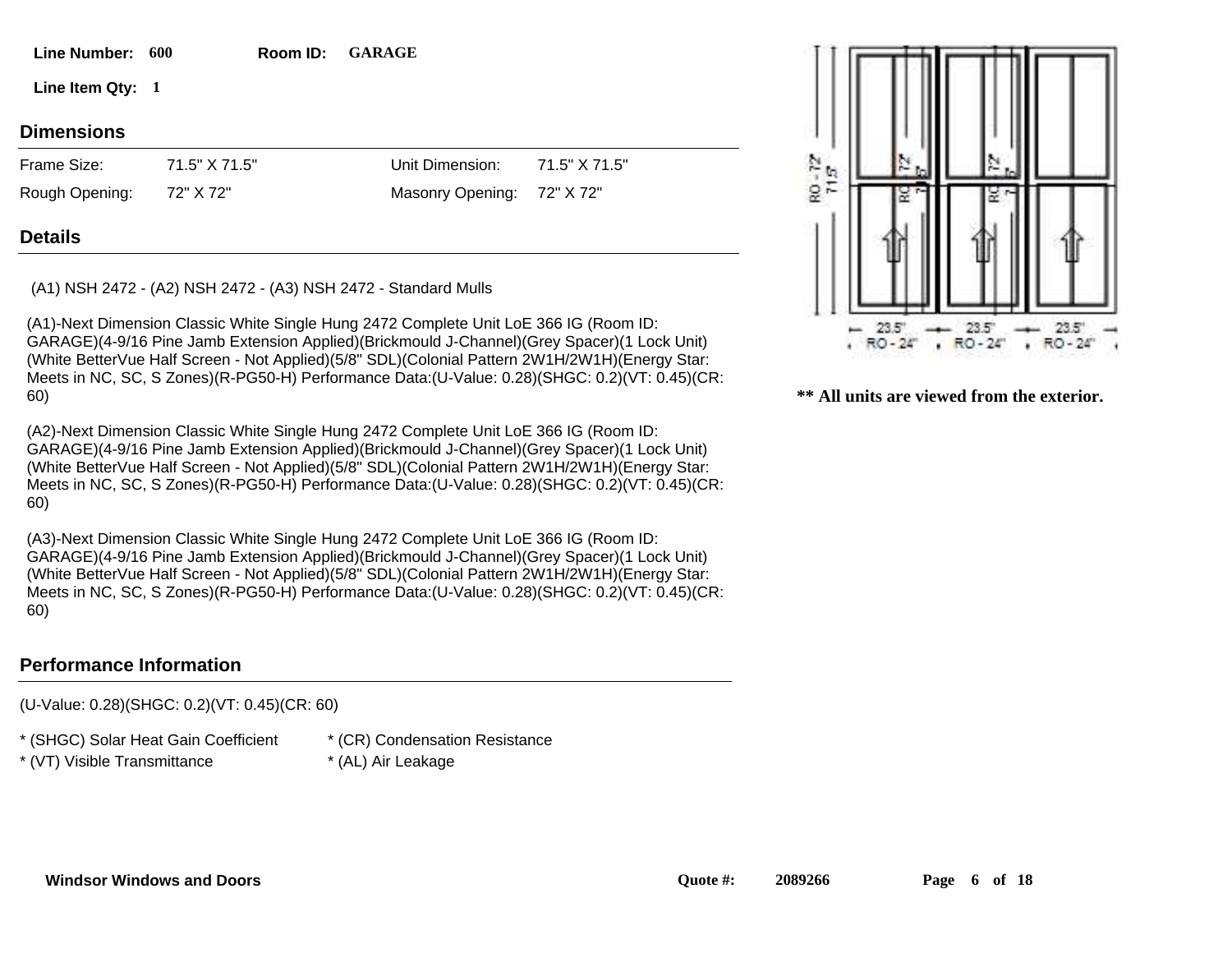| <b>Line Number:</b> | 700           | Room ID: | <b>GARAGE</b>    |               |       |  |
|---------------------|---------------|----------|------------------|---------------|-------|--|
| Line Item Qty: 2    |               |          |                  |               |       |  |
| <b>Dimensions</b>   |               |          |                  |               |       |  |
| Frame Size:         | 35.5" X 71.5" |          | Unit Dimension:  | 35.5" X 71.5" |       |  |
| Rough Opening:      | 36" X 72"     |          | Masonry Opening: | 36" X 72"     | RO-72 |  |
| <b>Details</b>      |               |          |                  |               |       |  |

Next Dimension Classic White Single Hung 3672-1 Complete Unit LoE 366 IG (Room ID: GARAGE)(4-9/16 Pine Jamb Extension Applied)(Brickmould J-Channel)(Grey Spacer)(2 Lock Unit) (White BetterVue Half Screen - Not Applied)(5/8" SDL)(Colonial Pattern 2W1H/2W1H)(Energy Star: Meets in NC, SC, S Zones)(R-PG50-H) Performance Data:(U-Value: 0.28)(SHGC: 0.2)(VT: 0.45)(CR: 60)



**\*\* All units are viewed from the exterior.**

# **Performance Information**

(U-Value: 0.28)(SHGC: 0.2)(VT: 0.45)(CR: 60)

\* (SHGC) Solar Heat Gain Coefficient

\* (CR) Condensation Resistance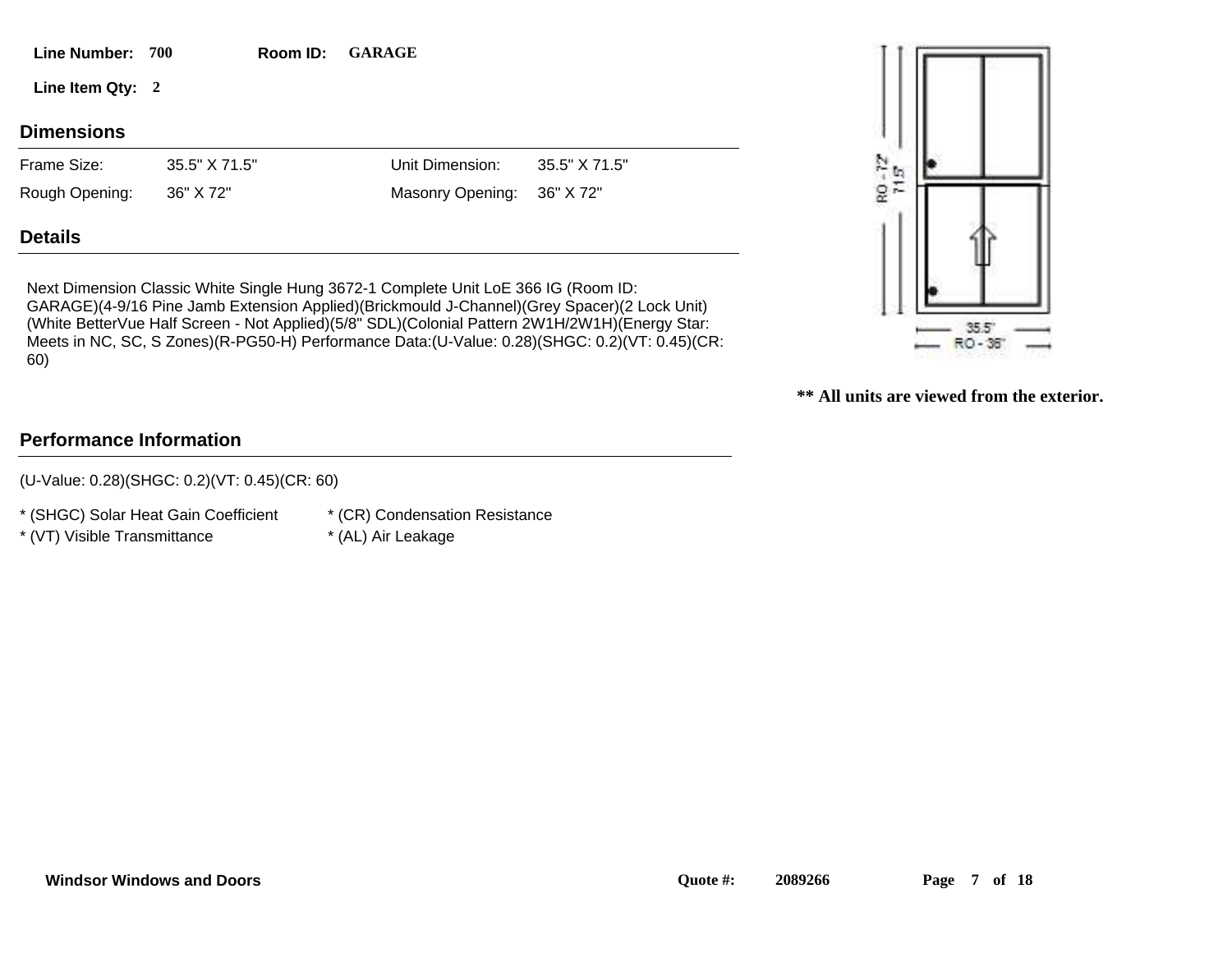| <b>Line Number:</b> | 800           | Room ID: | <b>ML DINING ROOM</b> |               |                           |  |  |
|---------------------|---------------|----------|-----------------------|---------------|---------------------------|--|--|
| Line Item Qty: 2    |               |          |                       |               |                           |  |  |
| <b>Dimensions</b>   |               |          |                       |               |                           |  |  |
| Frame Size:         | 35.5" X 71.5" |          | Unit Dimension:       | 35.5" X 71.5" | $\frac{N}{\epsilon_1}$ to |  |  |
| Rough Opening:      | 36" X 72"     |          | Masonry Opening:      | 36" X 72"     | $\frac{1}{2}$             |  |  |
| <b>Details</b>      |               |          |                       |               |                           |  |  |

Next Dimension Classic White Single Hung 3672-1 Complete Unit LoE 366 IG (Room ID: ML DINING ROOM)(4-9/16 Pine Jamb Extension Applied)(Brickmould J-Channel)(Grey Spacer)(2 Lock Unit)(White BetterVue Half Screen - Not Applied)(5/8" SDL)(Colonial Pattern 2W1H/2W1H)(Energy Star: Meets in NC, SC, S Zones)(R-PG50-H) Performance Data:(U-Value: 0.28)(SHGC: 0.2)(VT: 0.45)(CR: 60)



**\*\* All units are viewed from the exterior.**

# **Performance Information**

(U-Value: 0.28)(SHGC: 0.2)(VT: 0.45)(CR: 60)

\* (SHGC) Solar Heat Gain Coefficient

\* (CR) Condensation Resistance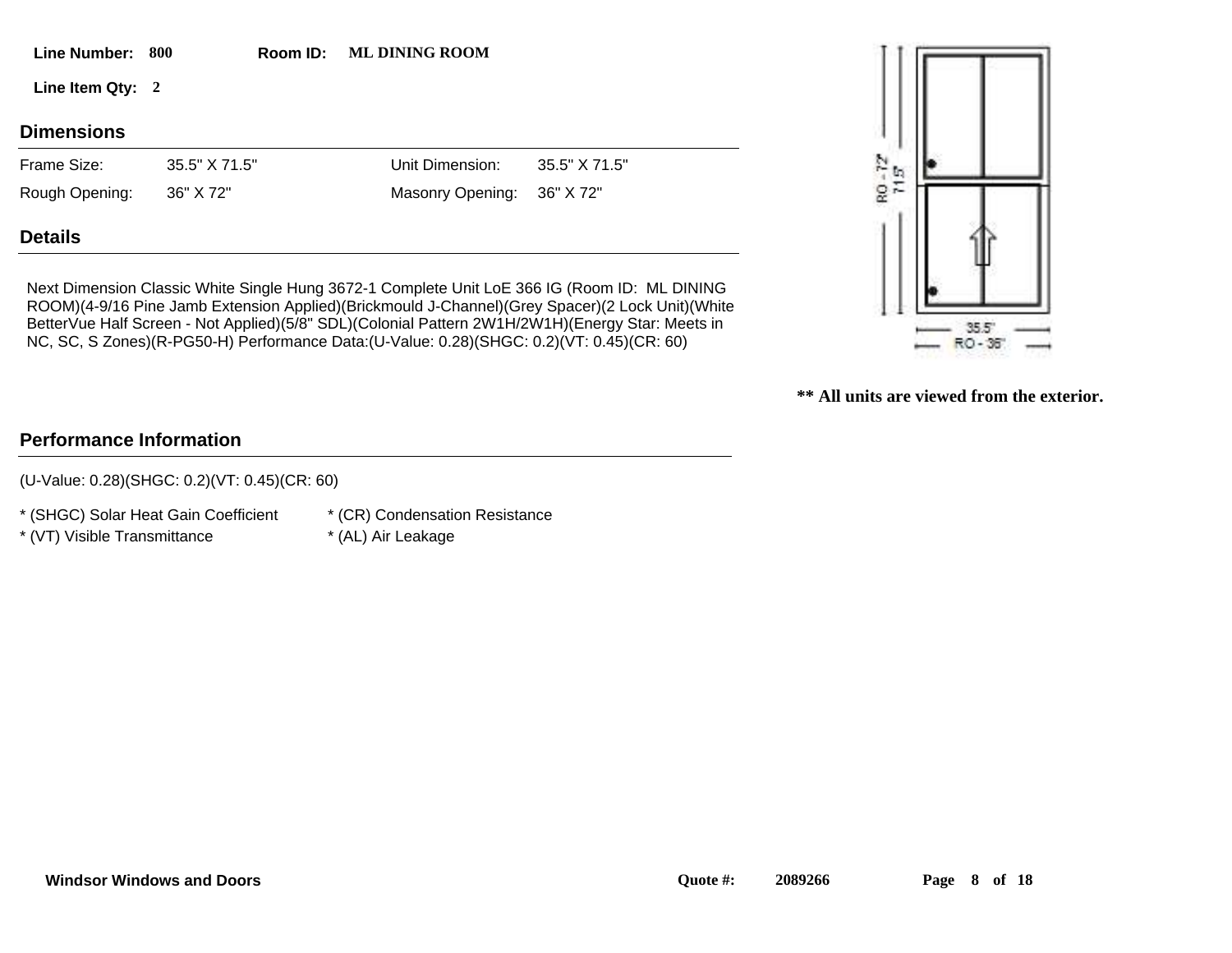Line Number: 900 Room ID: **Room ID:** ML DINING ROOM

**1 Line Item Qty:**

# **Dimensions**

72" X 72" 71.5" X 71.5" Frame Size: Rough Opening:

Masonry Opening: 72" X 72"

71.5" X 71.5"

Unit Dimension:

# **Details**

(A1) NSH 2472 - (A2) NSH 2472 - (A3) NSH 2472 - Standard Mulls

(A1)-Next Dimension Classic White Single Hung 2472 Complete Unit LoE 366 IG (Room ID: ML DINING ROOM)(4-9/16 Pine Jamb Extension Applied)(Brickmould J-Channel)(Grey Spacer)(1 Lock Unit)(White BetterVue Half Screen - Not Applied)(5/8" SDL)(Colonial Pattern 2W1H/2W1H)(Energy Star: Meets in NC, SC, S Zones)(R-PG50-H) Performance Data:(U-Value: 0.28)(SHGC: 0.2)(VT: 0.45) (CR: 60)

(A2)-Next Dimension Classic White Single Hung 2472 Complete Unit LoE 366 IG (Room ID: ML DINING ROOM)(4-9/16 Pine Jamb Extension Applied)(Brickmould J-Channel)(Grey Spacer)(1 Lock Unit)(White BetterVue Half Screen - Not Applied)(5/8" SDL)(Colonial Pattern 2W1H/2W1H)(Energy Star: Meets in NC, SC, S Zones)(R-PG50-H) Performance Data:(U-Value: 0.28)(SHGC: 0.2)(VT: 0.45) (CR: 60)

(A3)-Next Dimension Classic White Single Hung 2472 Complete Unit LoE 366 IG (Room ID: ML DINING ROOM)(4-9/16 Pine Jamb Extension Applied)(Brickmould J-Channel)(Grey Spacer)(1 Lock Unit)(White BetterVue Half Screen - Not Applied)(5/8" SDL)(Colonial Pattern 2W1H/2W1H)(Energy Star: Meets in NC, SC, S Zones)(R-PG50-H) Performance Data:(U-Value: 0.28)(SHGC: 0.2)(VT: 0.45) (CR: 60)

# **Performance Information**

(U-Value: 0.28)(SHGC: 0.2)(VT: 0.45)(CR: 60)

\* (SHGC) Solar Heat Gain Coefficient

\* (VT) Visible Transmittance \* (AL) Air Leakage

- \* (CR) Condensation Resistance
	-

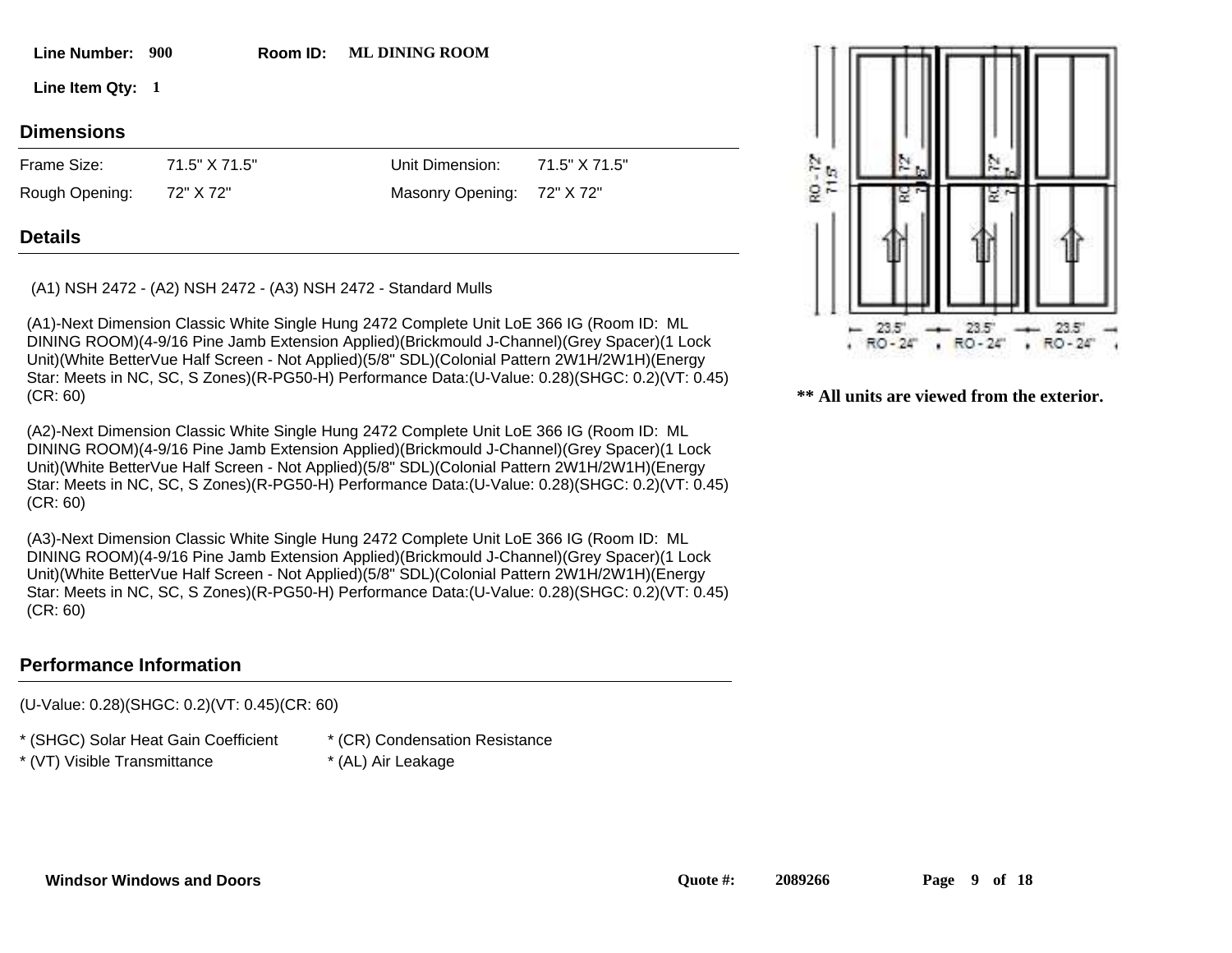| Line Number:      | <b>1000</b> | Room ID:          | <b>ML LIVING ROOM</b> |                   |               |                   |  |
|-------------------|-------------|-------------------|-----------------------|-------------------|---------------|-------------------|--|
| Line Item Qty: 1  |             |                   |                       |                   |               | <b>AND REPORT</b> |  |
| <b>Dimensions</b> |             |                   |                       |                   |               |                   |  |
| Frame Size:       |             | 141.4375" X 95.5" | Unit Dimension:       | 141.4375" X 95.5" |               |                   |  |
| Rough Opening:    |             | 141 15/16" X 96"  | Masonry Opening:      | 141 15/16" X 96"  | RO-98<br>95.5 |                   |  |
| <b>Details</b>    |             |                   |                       |                   |               |                   |  |

Next Dimension Classic White Four Panel Sliding Patio Door 120Q80 Complete Unit OXOO LoE 366 IG (Room ID: ML LIVING ROOM)(4-9/16 Pine Jamb Extension Applied)(Grey Spacer)(Tempered Glass)(White Standard Handle Set with Keyed Lock)(White BetterVue Full Screen - Not Applied) (Energy Star: Meets all US Zones)(R-PG20-SD)

**Room ID:** ML LIVING ROOM



**\*\* All units are viewed from the exterior.**

# **Performance Information**

\* (SHGC) Solar Heat Gain Coefficient

- \* (CR) Condensation Resistance
- \* (VT) Visible Transmittance \* (AL) Air Leakage
-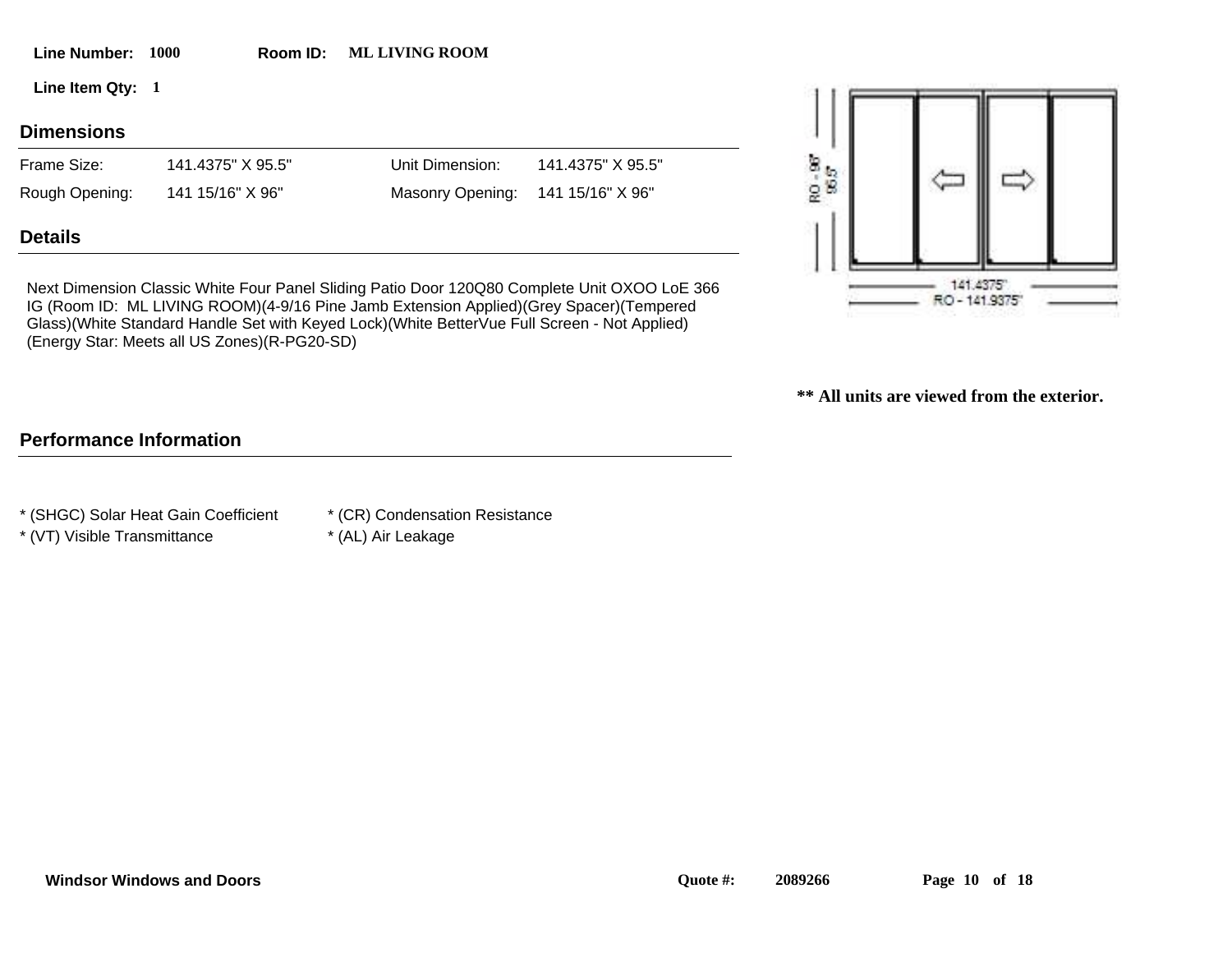| Line Number: 1100 |               | Room ID: | <b>ML MASTER BEDROOM</b> |               |                    |  |
|-------------------|---------------|----------|--------------------------|---------------|--------------------|--|
| Line Item Qty: 3  |               |          |                          |               |                    |  |
| <b>Dimensions</b> |               |          |                          |               |                    |  |
| Frame Size:       | 35.5" X 71.5" |          | Unit Dimension:          | 35.5" X 71.5" | $\frac{24}{10}$ to |  |
| Rough Opening:    | 36" X 72"     |          | <b>Masonry Opening:</b>  | 36" X 72"     | 52                 |  |

### **Details**

Next Dimension Classic White Single Hung 3672-1 Complete Unit LoE 366 IG (Room ID: ML MASTER BEDROOM)(4-9/16 Pine Jamb Extension Applied)(Brickmould J-Channel)(Grey Spacer)(2 Lock Unit) (White BetterVue Half Screen - Not Applied)(5/8" SDL)(Colonial Pattern 2W1H/2W1H)(Energy Star: Meets in NC, SC, S Zones)(R-PG50-H) Performance Data:(U-Value: 0.28)(SHGC: 0.2)(VT: 0.45)(CR: 60)



**\*\* All units are viewed from the exterior.**

# **Performance Information**

(U-Value: 0.28)(SHGC: 0.2)(VT: 0.45)(CR: 60)

\* (SHGC) Solar Heat Gain Coefficient

\* (CR) Condensation Resistance

- \* (VT) Visible Transmittance \* (AL) Air Leakage
-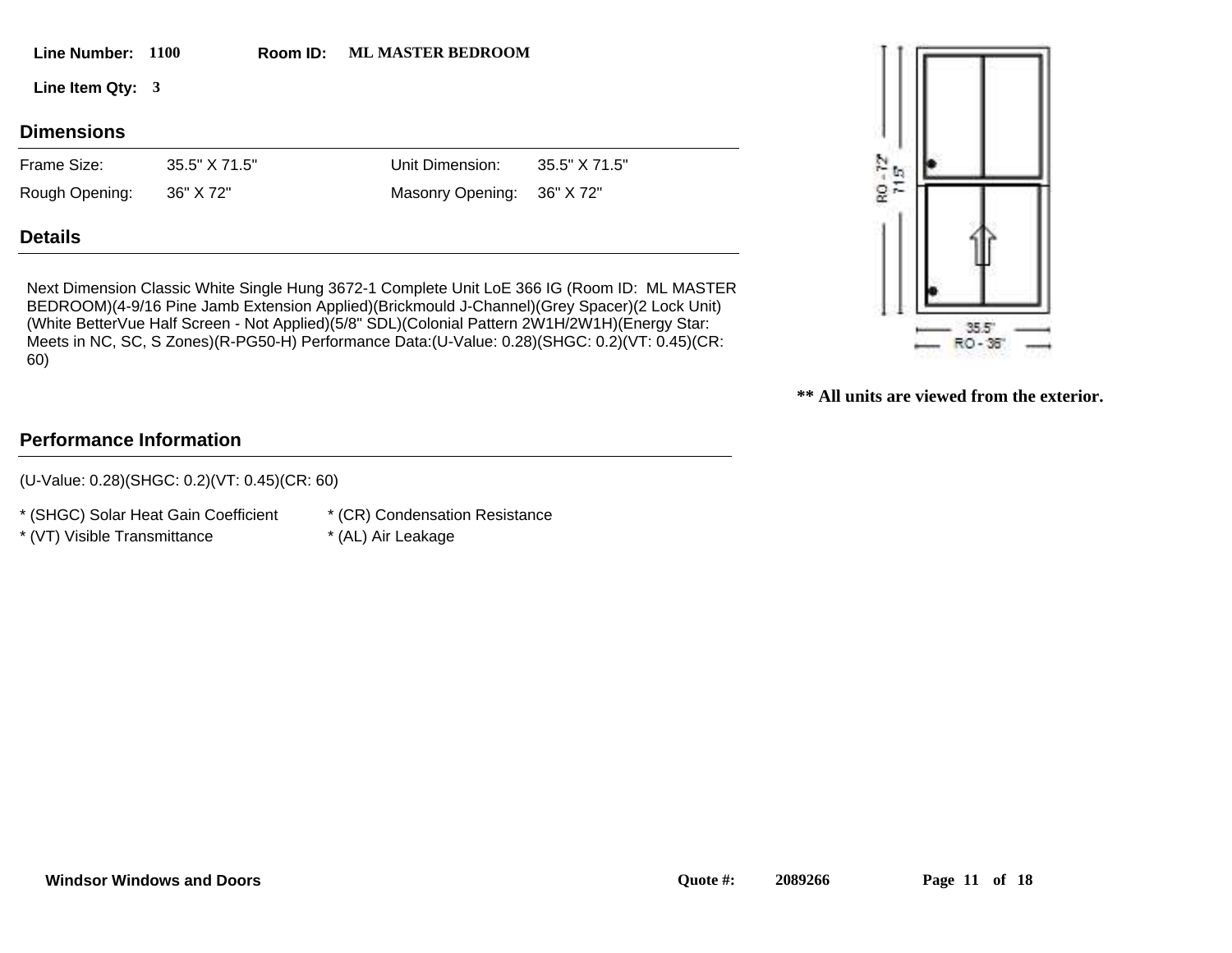#### **1200 Line Number: Room ID:**

Room ID: ML MASTER BEDROOM

**1 Line Item Qty:**

#### **Dimensions**

72" X 72" 71.5" X 71.5" Frame Size: Rough Opening:

Unit Dimension: Masonry Opening: 72" X 72" 71.5" X 71.5"

#### **Details**

(A1) NSH 2472 - (A2) NSH 2472 - (A3) NSH 2472 - Standard Mulls

(A1)-Next Dimension Classic White Single Hung 2472 Complete Unit LoE 366 IG (Room ID: ML MASTER BEDROOM)(4-9/16 Pine Jamb Extension Applied)(Brickmould J-Channel)(Grey Spacer)(1 Lock Unit)(White BetterVue Half Screen - Not Applied)(5/8" SDL)(Colonial Pattern 2W1H/2W1H) (Energy Star: Meets in NC, SC, S Zones)(R-PG50-H) Performance Data:(U-Value: 0.28)(SHGC: 0.2) (VT: 0.45)(CR: 60)

(A2)-Next Dimension Classic White Single Hung 2472 Complete Unit LoE 366 IG (Room ID: ML MASTER BEDROOM)(4-9/16 Pine Jamb Extension Applied)(Brickmould J-Channel)(Grey Spacer)(1 Lock Unit)(White BetterVue Half Screen - Not Applied)(5/8" SDL)(Colonial Pattern 2W1H/2W1H) (Energy Star: Meets in NC, SC, S Zones)(R-PG50-H) Performance Data:(U-Value: 0.28)(SHGC: 0.2) (VT: 0.45)(CR: 60)

(A3)-Next Dimension Classic White Single Hung 2472 Complete Unit LoE 366 IG (Room ID: ML MASTER BEDROOM)(4-9/16 Pine Jamb Extension Applied)(Brickmould J-Channel)(Grey Spacer)(1 Lock Unit)(White BetterVue Half Screen - Not Applied)(5/8" SDL)(Colonial Pattern 2W1H/2W1H) (Energy Star: Meets in NC, SC, S Zones)(R-PG50-H) Performance Data:(U-Value: 0.28)(SHGC: 0.2) (VT: 0.45)(CR: 60)

#### **Performance Information**

(U-Value: 0.28)(SHGC: 0.2)(VT: 0.45)(CR: 60)

\* (SHGC) Solar Heat Gain Coefficient

\* (VT) Visible Transmittance \* (AL) Air Leakage

- \* (CR) Condensation Resistance
	-

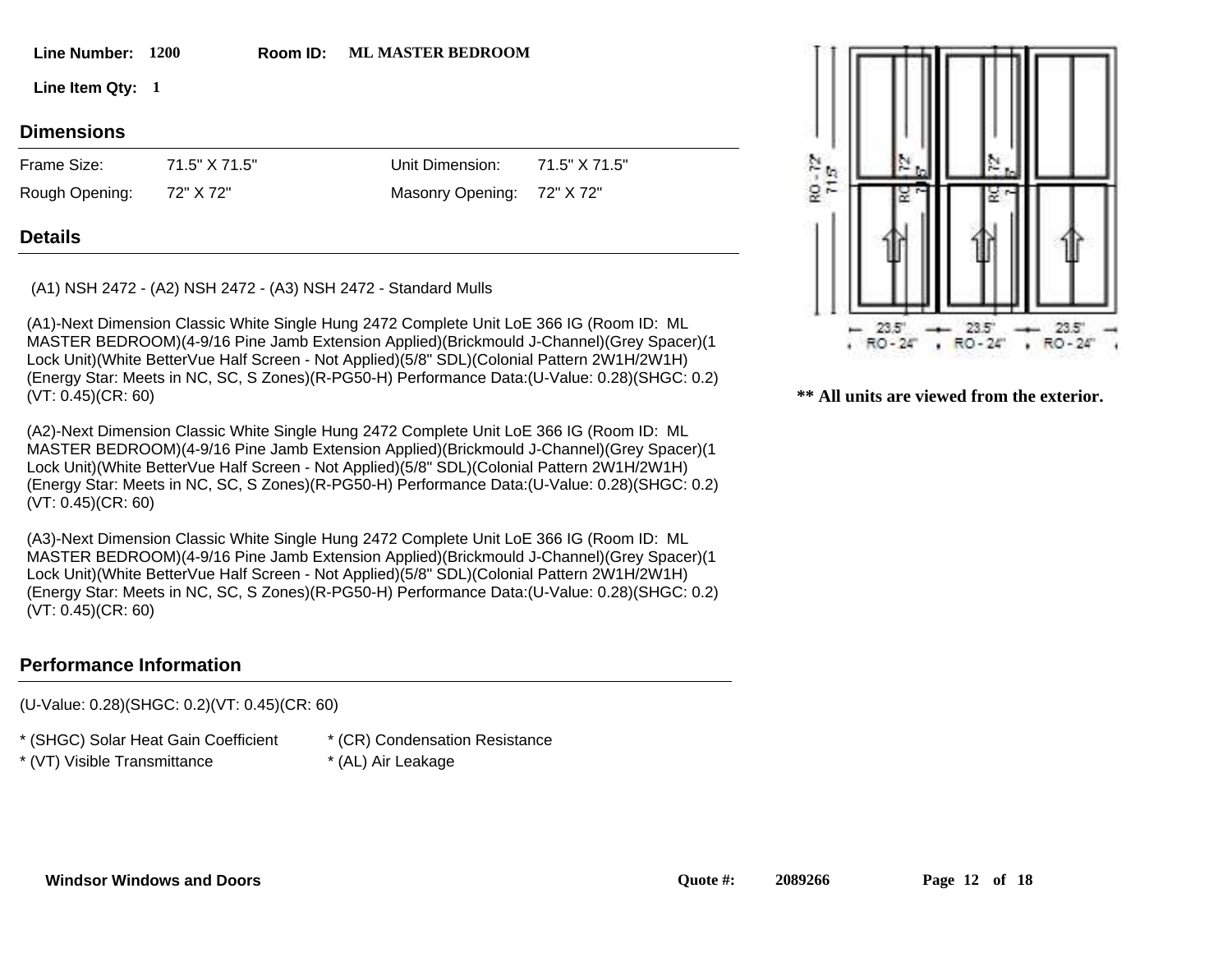**1300 Line Number: Room ID: Room ID: ML MASTER BATH** 

**1 Line Item Qty:**

# **Dimensions**

72" X 72" 71.5" X 71.5" Frame Size: Rough Opening:

Masonry Opening: 72" X 72"

71.5" X 71.5"

Unit Dimension:

# **Details**

(A1) NSH 2472 - (A2) NSH 2472 - (A3) NSH 2472 - Standard Mulls

(A1)-Next Dimension Classic White Single Hung 2472 Complete Unit LoE 366 IG (Room ID: ML MASTER BATH)(4-9/16 Pine Jamb Extension Applied)(Brickmould J-Channel)(Grey Spacer)(Tempered Glass)(1 Lock Unit)(White BetterVue Half Screen - Not Applied)(5/8" SDL)(Colonial Pattern 2W1H/2W1H)(Energy Star: Meets in NC, SC, S Zones)(R-PG50-H) Performance Data:(U-Value: 0.29) (SHGC: 0.2)(VT: 0.45)(CR: 59)

(A2)-Next Dimension Classic White Single Hung 2472 Complete Unit LoE 366 IG (Room ID: ML MASTER BATH)(4-9/16 Pine Jamb Extension Applied)(Brickmould J-Channel)(Grey Spacer)(Tempered Glass)(1 Lock Unit)(White BetterVue Half Screen - Not Applied)(5/8" SDL)(Colonial Pattern 2W1H/2W1H)(Energy Star: Meets in NC, SC, S Zones)(R-PG50-H) Performance Data:(U-Value: 0.29) (SHGC: 0.2)(VT: 0.45)(CR: 59)

(A3)-Next Dimension Classic White Single Hung 2472 Complete Unit LoE 366 IG (Room ID: ML MASTER BATH)(4-9/16 Pine Jamb Extension Applied)(Brickmould J-Channel)(Grey Spacer)(Tempered Glass)(1 Lock Unit)(White BetterVue Half Screen - Not Applied)(5/8" SDL)(Colonial Pattern 2W1H/2W1H)(Energy Star: Meets in NC, SC, S Zones)(R-PG50-H) Performance Data:(U-Value: 0.29) (SHGC: 0.2)(VT: 0.45)(CR: 59)

### **Performance Information**

(U-Value: 0.29)(SHGC: 0.2)(VT: 0.45)(CR: 59)

\* (SHGC) Solar Heat Gain Coefficient

- \* (VT) Visible Transmittance \* (AL) Air Leakage
- \* (CR) Condensation Resistance
- 

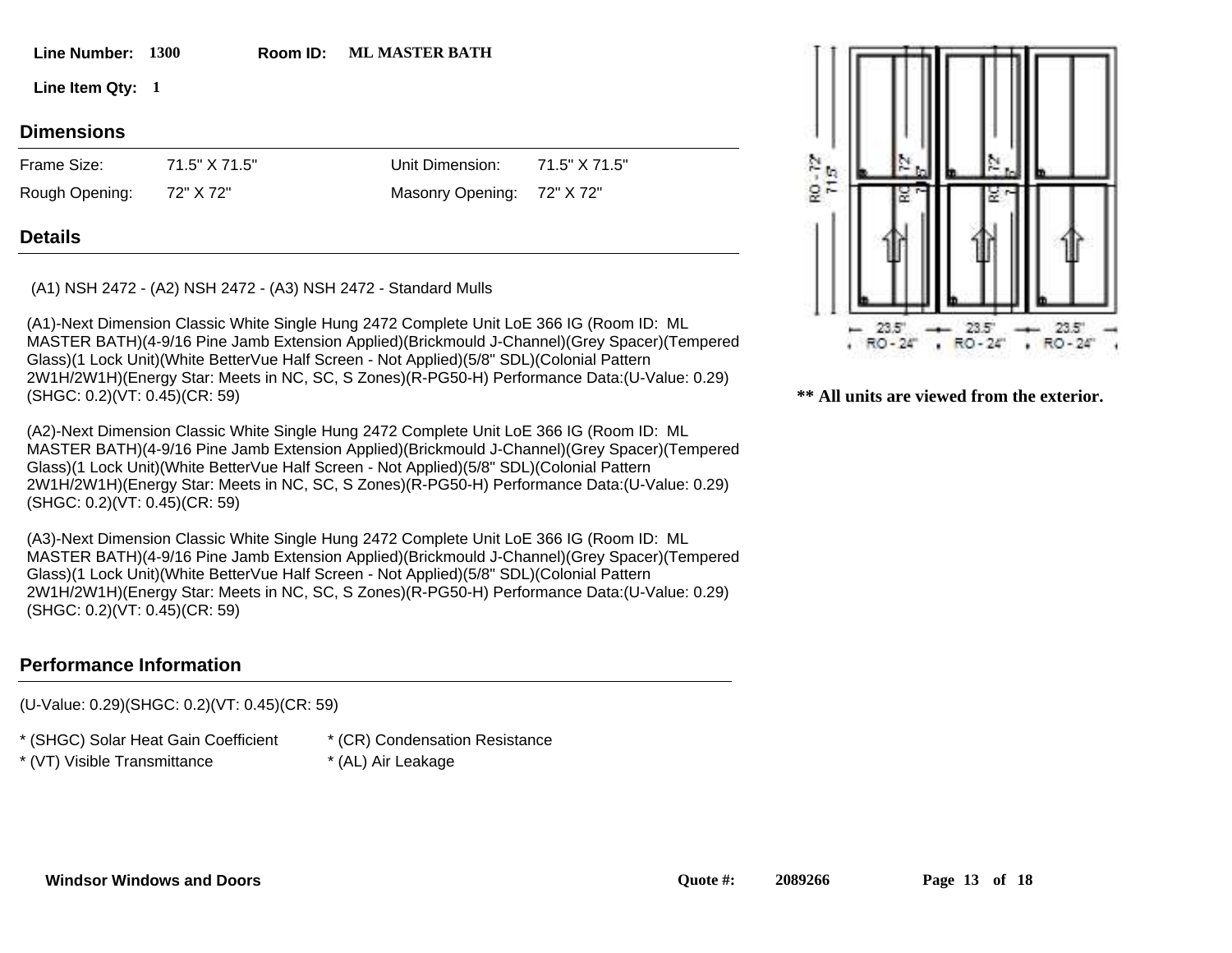**1400 Line Number: Room ID: Room ID:** ML BED #2

**1 Line Item Qty:**

# **Dimensions**

72" X 72" 71.5" X 71.5" Frame Size: Rough Opening:

Masonry Opening: 72" X 72"

71.5" X 71.5"

Unit Dimension:

# **Details**

(A1) NSH 2472 - (A2) NSH 2472 - (A3) NSH 2472 - Standard Mulls

(A1)-Next Dimension Classic White Single Hung 2472 Complete Unit LoE 366 IG (Room ID: ML BED #2)(4-9/16 Pine Jamb Extension Applied)(Brickmould J-Channel)(Grey Spacer)(1 Lock Unit)(White BetterVue Half Screen - Not Applied)(5/8" SDL)(Colonial Pattern 2W1H/2W1H)(Energy Star: Meets in NC, SC, S Zones)(R-PG50-H) Performance Data:(U-Value: 0.28)(SHGC: 0.2)(VT: 0.45)(CR: 60)

(A2)-Next Dimension Classic White Single Hung 2472 Complete Unit LoE 366 IG (Room ID: ML BED #2)(4-9/16 Pine Jamb Extension Applied)(Brickmould J-Channel)(Grey Spacer)(1 Lock Unit)(White BetterVue Half Screen - Not Applied)(5/8" SDL)(Colonial Pattern 2W1H/2W1H)(Energy Star: Meets in NC, SC, S Zones)(R-PG50-H) Performance Data:(U-Value: 0.28)(SHGC: 0.2)(VT: 0.45)(CR: 60)

(A3)-Next Dimension Classic White Single Hung 2472 Complete Unit LoE 366 IG (Room ID: ML BED #2)(4-9/16 Pine Jamb Extension Applied)(Brickmould J-Channel)(Grey Spacer)(1 Lock Unit)(White BetterVue Half Screen - Not Applied)(5/8" SDL)(Colonial Pattern 2W1H/2W1H)(Energy Star: Meets in NC, SC, S Zones)(R-PG50-H) Performance Data:(U-Value: 0.28)(SHGC: 0.2)(VT: 0.45)(CR: 60)

# **Performance Information**

(U-Value: 0.28)(SHGC: 0.2)(VT: 0.45)(CR: 60)

\* (SHGC) Solar Heat Gain Coefficient

- \* (VT) Visible Transmittance \* (AL) Air Leakage
- \* (CR) Condensation Resistance
- 

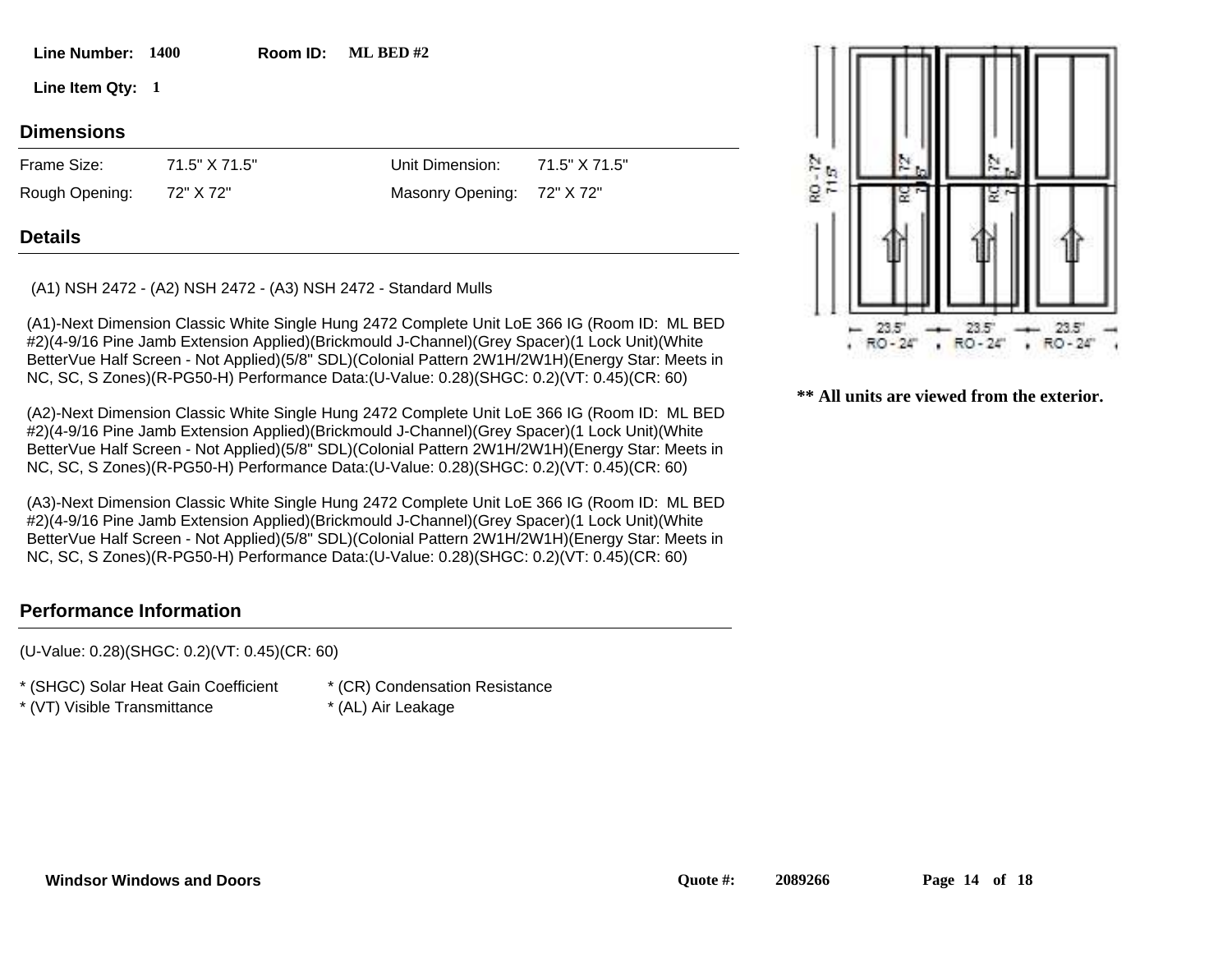| Rough Opening: | 36" X 48" | Masonry Opening: 36" X 48" |  |
|----------------|-----------|----------------------------|--|
| <b>Details</b> |           |                            |  |
|                |           |                            |  |

Next Dimension Signature White Casement 3648-1 Complete Unit LH LoE 366 IG (Room ID: UP BONUS ROOM)(4-9/16 Pine Jamb Extension Applied)(Jamb Clips Applied)(Grey Spacer)(Traditional Csmt-Awn Handle Style)(White BetterVue Full Screen - Not Applied)(5/8" SDL)(Colonial Pattern 2W2H) (Energy Star: Meets all US Zones)(LC-PG50-C) Performance Data:(U-Value: 0.25)(SHGC: 0.17)(VT: 0.38)(CR: 63)

# **Performance Information**

(U-Value: 0.25)(SHGC: 0.17)(VT: 0.38)(CR: 63)

\* (SHGC) Solar Heat Gain Coefficient

\* (CR) Condensation Resistance

- \* (VT) Visible Transmittance \* (AL) Air Leakage
- 



**\*\* All units are viewed from the exterior.**

**1500 Line Number: Room ID:**

**Room ID:** UP BONUS ROOM

**1 Line Item Qty:**

**Dimensions**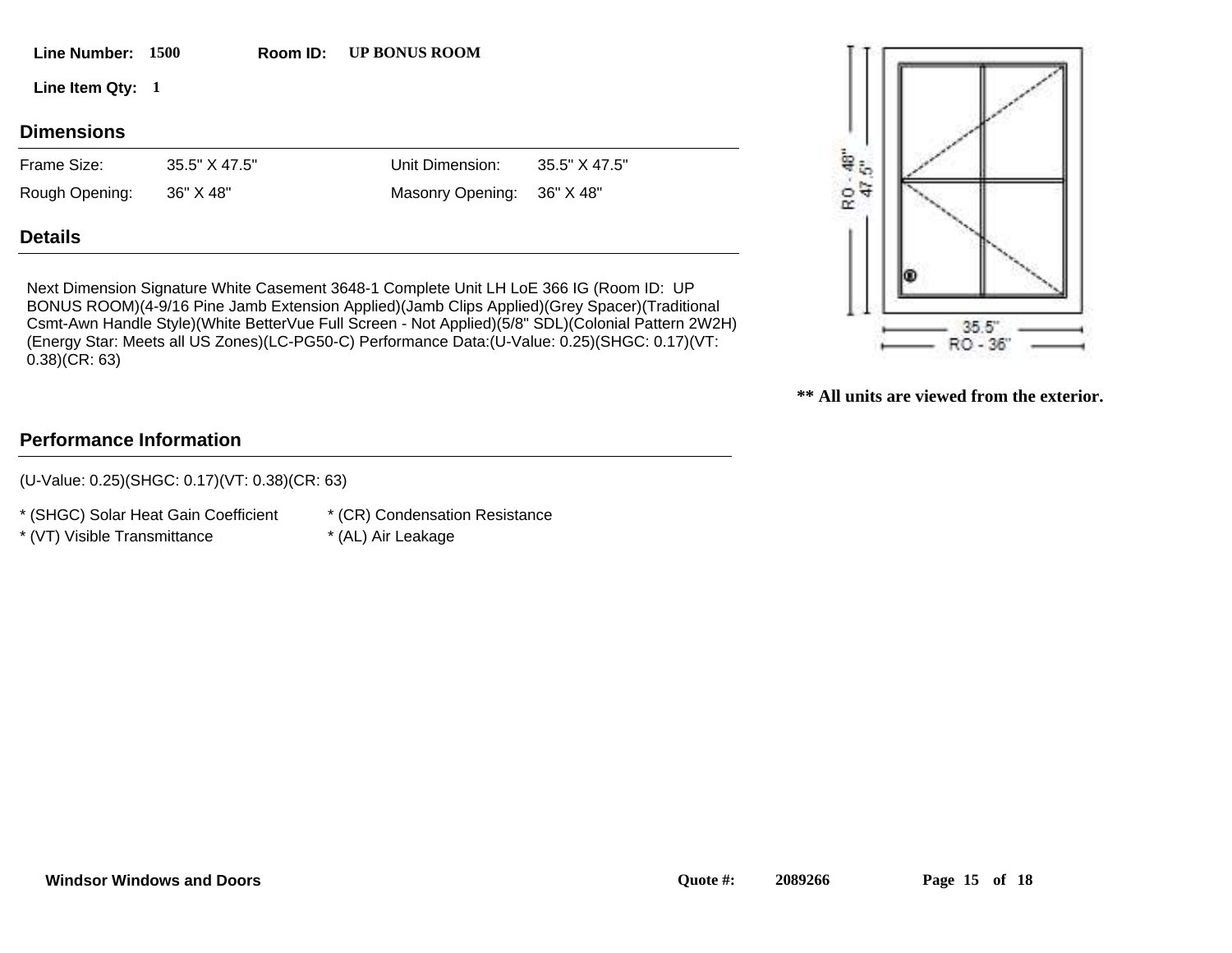|  | <b>Line Number:</b> | 1600 |
|--|---------------------|------|
|--|---------------------|------|

Line Number: 1600 Room ID: UP BONUS ROOM

**2 Line Item Qty:**

#### **Dimensions**

72" X 30" 71.5" X 29.5" Frame Size: Rough Opening:

Unit Dimension: Masonry Opening:

72" X 30"

71.5" X 29.5"

#### **Details**

(A1) NSH 2430 - (A2) NSH 2430 - (A3) NSH 2430 - Standard Mulls

(A1)-Next Dimension Classic White Single Hung 2430 Complete Unit LoE 366 IG (Room ID: UP BONUS ROOM)(4-9/16 Pine Jamb Extension Applied)(Brickmould J-Channel)(Grey Spacer)(1 Lock Unit)(White BetterVue Half Screen - Not Applied)(5/8" SDL)(Colonial Pattern 2W1H/2W1H)(Energy Star: Meets in NC, SC, S Zones)(R-PG50-H) Performance Data:(U-Value: 0.28)(SHGC: 0.2)(VT: 0.45) (CR: 60)

(A2)-Next Dimension Classic White Single Hung 2430 Complete Unit LoE 366 IG (Room ID: UP BONUS ROOM)(4-9/16 Pine Jamb Extension Applied)(Brickmould J-Channel)(Grey Spacer)(1 Lock Unit)(White BetterVue Half Screen - Not Applied)(5/8" SDL)(Colonial Pattern 2W1H/2W1H)(Energy Star: Meets in NC, SC, S Zones)(R-PG50-H) Performance Data:(U-Value: 0.28)(SHGC: 0.2)(VT: 0.45) (CR: 60)

(A3)-Next Dimension Classic White Single Hung 2430 Complete Unit LoE 366 IG (Room ID: UP BONUS ROOM)(4-9/16 Pine Jamb Extension Applied)(Brickmould J-Channel)(Grey Spacer)(1 Lock Unit)(White BetterVue Half Screen - Not Applied)(5/8" SDL)(Colonial Pattern 2W1H/2W1H)(Energy Star: Meets in NC, SC, S Zones)(R-PG50-H) Performance Data:(U-Value: 0.28)(SHGC: 0.2)(VT: 0.45) (CR: 60)

### **Performance Information**

(U-Value: 0.28)(SHGC: 0.2)(VT: 0.45)(CR: 60)

\* (SHGC) Solar Heat Gain Coefficient

\* (VT) Visible Transmittance \* (AL) Air Leakage

- \* (CR) Condensation Resistance
- 

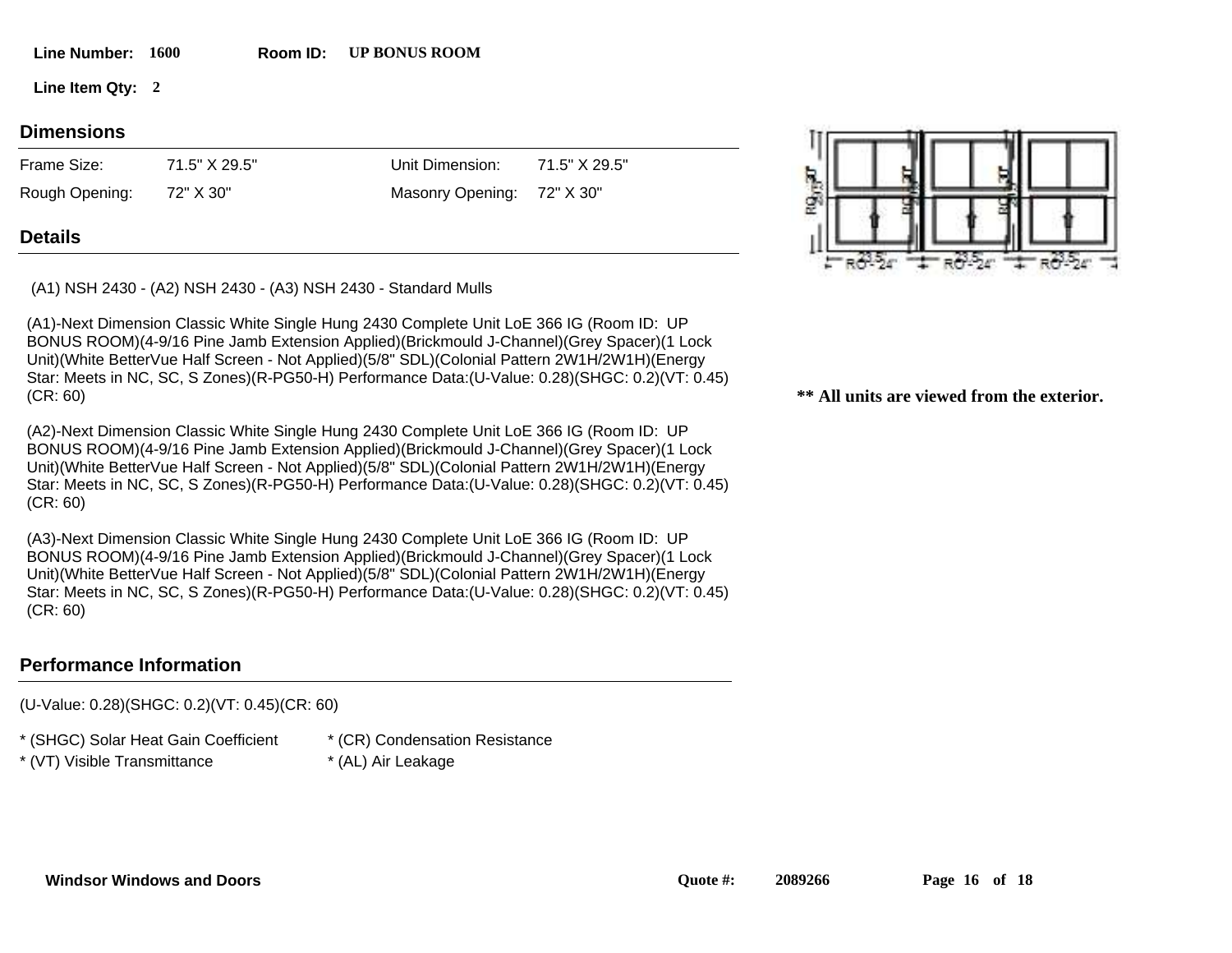| <b>Windsor Windows and Doors</b> |  |  |
|----------------------------------|--|--|
|----------------------------------|--|--|

36" X 36"

35.5" X 35.5"

# **Details**

Next Dimension Classic White Single Hung Picture 3636 Complete Unit LoE 366 Gray Tint IG (Room ID: RIGHTSIDE ELEVATION)(4-9/16 Pine Jamb Extension Applied)(Brickmould J-Channel)(Grey Spacer)(5/8" SDL)(Colonial Pattern 2W2H)(Energy Star: Meets all US Zones)(LC-PG50-FW) Performance Data:(U-Value: 0.27)(SHGC: 0.22)(VT: 0.32)(CR: 61)

**Room ID: RIGHTSIDE ELEVATION** 

## **\*\* All units are viewed from the exterior.**

(U-Value: 0.27)(SHGC: 0.22)(VT: 0.32)(CR: 61)

\* (SHGC) Solar Heat Gain Coefficient

\* (VT) Visible Transmittance \* (AL) Air Leakage

**Performance Information**

\* (CR) Condensation Resistance



**1 Line Item Qty:**

# **Dimensions**

36" X 36" 35.5" X 35.5" Frame Size: Rough Opening:

Masonry Opening:

Unit Dimension:

**1700 Line Number: Room ID:**